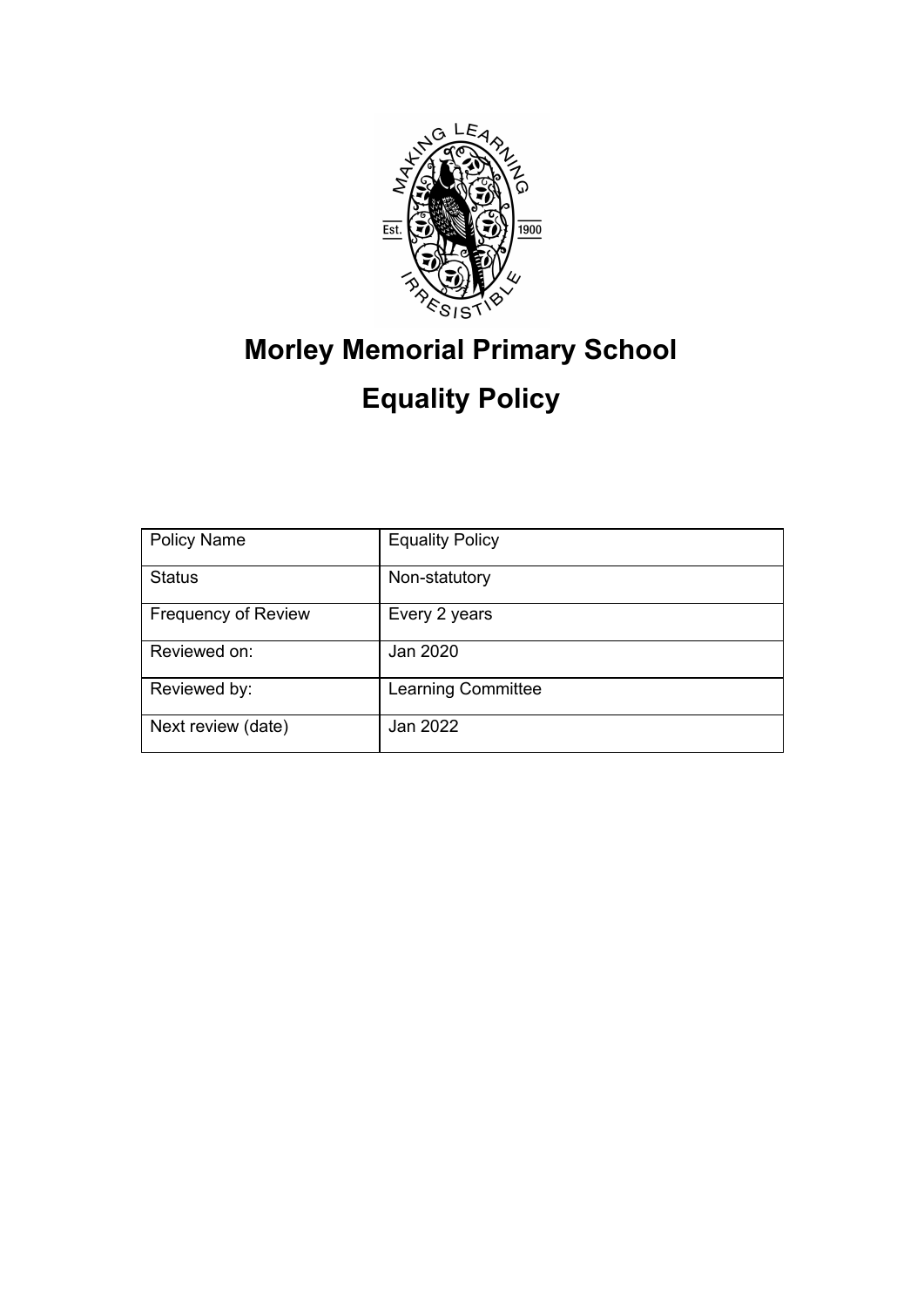## **Introductory notes**

Since the Equality Act 2010 came into effect in April 2011 there has no longer been a requirement that schools should draw up and publish equality schemes or policies. It is still good practice, however, for a school to make a statement about the principles according to which it reviews the impact on equalities of its policies and practices, and according to which it fulfils the specific duties to publish information and evidence, and to decide on specific and measurable objectives.

## **Legal framework**

- 1. We welcome our duties under the Equality Act 2010 to eliminate discrimination, advance equality of opportunity and foster good relations in relation to age (as appropriate), disability, ethnicity, gender (including issues of transgender, and of maternity and pregnancy), religion and belief, and sexual identity.
- 2. We welcome our duty under the Education and Inspections Act 2006 to promote community cohesion.
- 3. We recognise that these duties reflect international human rights standards as expressed in the UN Convention on the Rights of the Child, the UN Convention on the Rights of People with Disabilities, and the Human Rights Act 1998.

### **Guiding principles**

4. In fulfilling the legal obligations cited above, we are guided by nine principles:

**Principle 1: All learners are of equal value.** We see all learners and potential learners, and their parents and carers, as of equal value:

- o Whether or not they are disabled
- o Whatever their ethnicity, culture, national origin or national status
- o Whatever their gender and gender identity
- o Whatever their religious or non-religious affiliation or faith background
- o Whatever their sexual identity.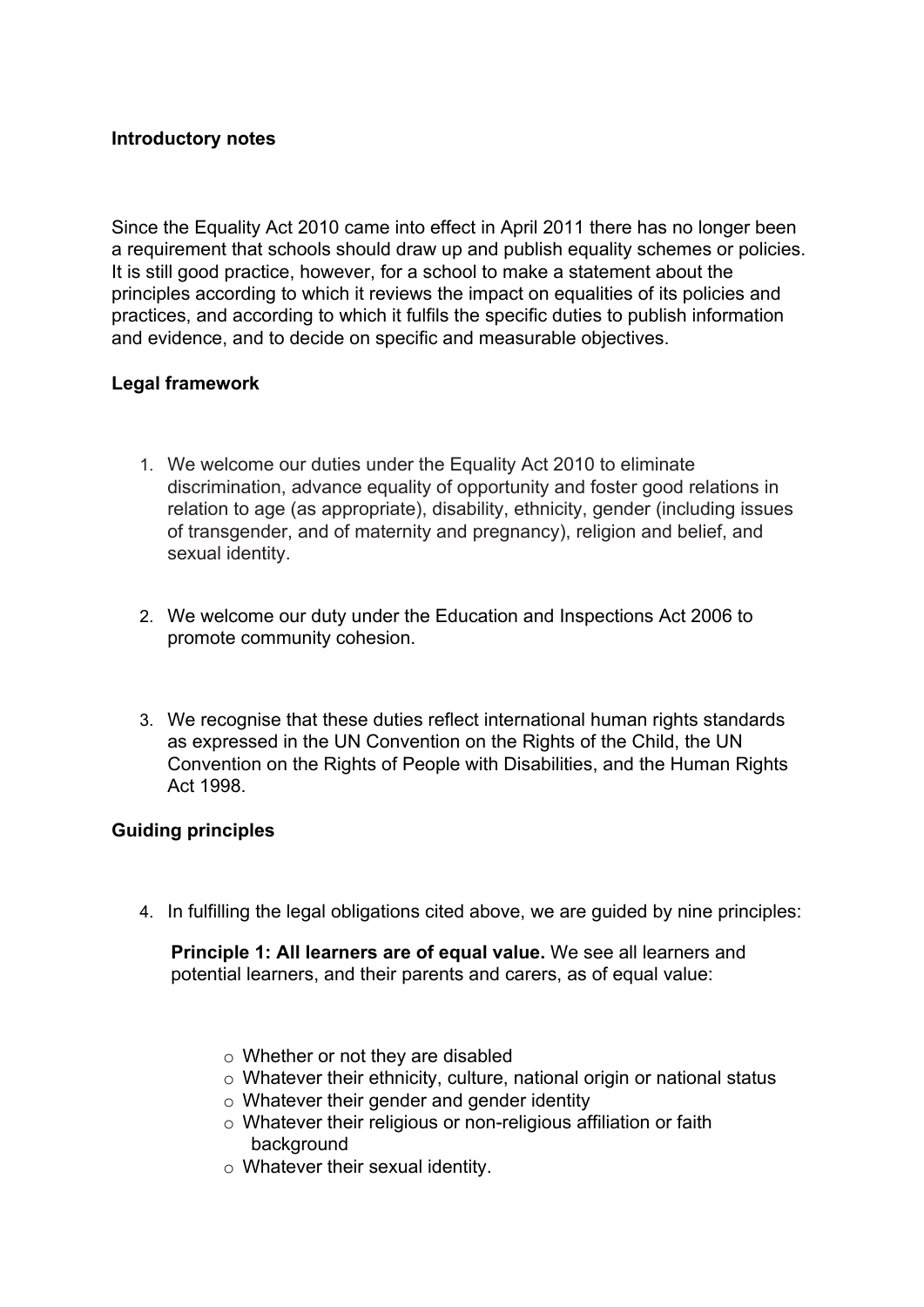## **Principle 2: We recognise and respect difference.**

Treating people equally (Principle 1 above) does not necessarily involve treating them all the same. Our policies, procedures and activities must not discriminate but must nevertheless take account of differences of life-experience, outlook and background, and in the kinds of barrier and disadvantage which people may face, in relation to:

- o Disability, so that reasonable adjustments are made
- o Ethnicity, so that different cultural backgrounds and experiences of prejudice are recognised
- o Gender, so that the different needs and experiences of girls and

boys, and women and men, are recognised

- o Religion, belief or faith background
- o Sexual identity
- o Gender identity, including non-binary

## **Principle 3: We foster positive attitudes and relationships, and a shared sense of cohesion and belonging.**

We intend that our policies, procedures and activities should promote:

- o Positive attitudes towards disabled people, good relations between disabled and non-disabled people, and an absence of harassment of disabled people
- o Positive interaction, good relations and dialogue between groups and communities different from each other in terms of ethnicity, culture, religious affiliation, national origin or national status, and an absence of prejudice-related bullying and incidents
- o Mutual respect and good relations between boys and girls, and women and men, and an absence of sexual, homophobic, bi-phobic and transphobic harassment.

## **Principle 4: We observe good equalities practice in staff recruitment, retention and development**

We ensure that policies and procedures should benefit all employees and potential employees, for example in recruitment and promotion, and in continuing professional development:

- o Whatever their age
- o Whether or not they are disabled
- o Whatever their ethnicity, culture, religious affiliation, national origin or national status
- o Whatever their gender and sexual identity, and with full respect for legal rights relating to pregnancy, maternity and paternity.

## **Principle 5: We aim to reduce and remove inequalities and barriers that already exist**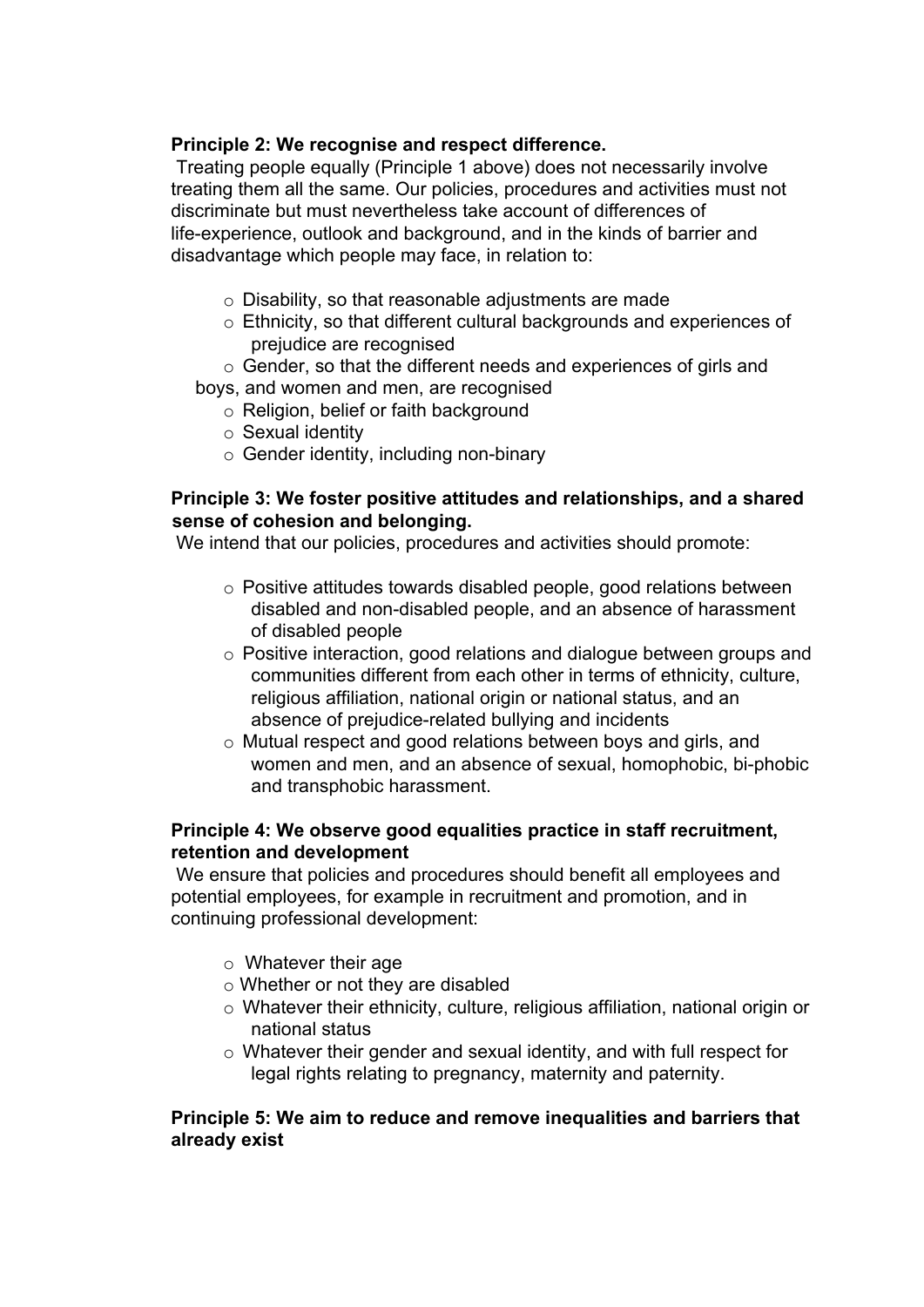In addition to avoiding or minimising possible negative impacts of our policies, we take opportunities to maximise positive impacts by reducing and removing inequalities and barriers that may already exist between:

- o Disabled and non-disabled people
- o People of different ethnic, cultural and religious backgrounds
- o Girls and boys, women and men, cisgender and transgender.

### **Principle 6: We consult and involve widely**

We engage with a range of groups and individuals to ensure that those who are affected by a policy or activity are consulted and involved in the design of new policies, and in the review of existing ones. We consult and involve:

- o Disabled people as well as non-disabled
- o People from a range of ethnic, cultural and religious backgrounds
- o Both women and men, girls, boys and transgender
- o People of all sexual and romantic orientations

## **Principle 7: Society as a whole should benefit**

We intend that our policies and activities should benefit society as a whole, both locally and nationally, by fostering greater social cohesion, and greater participation in public life of:

- o Disabled people as well as non-disabled
- o People of a wide range of ethnic, cultural and religious backgrounds
- o Both women and men, girls and boys, cisgender and transgender
- o People of all sexual and romantic orientations

### **Principle 8: We base our practices on sound evidence**

We maintain and publish quantitative and qualitative information showing our compliance with the public sector equality duty (PSED) set out in clause 149 of the Equality Act 2010.

### **Principle 9: Objectives**

We formulate and publish specific and measurable objectives, based on the evidence we have collected and published (principle 8) and the engagement in which we have been involved (principle 7).

The objectives which we identify take into account national and local priorities and issues, as appropriate.

We keep our equality objectives under review and report annually on progress towards achieving them.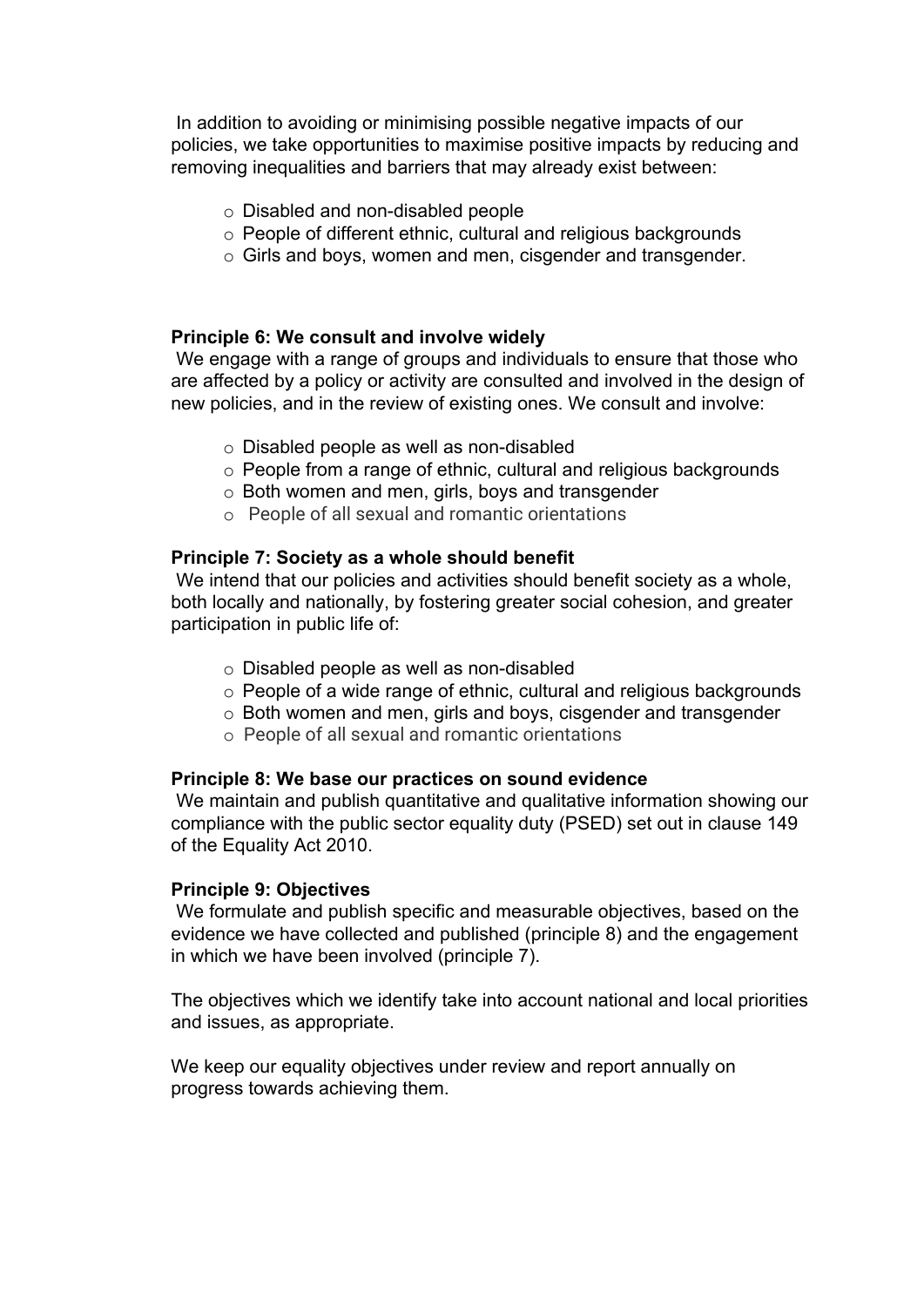### **The curriculum**

5. We keep each curriculum subject or area under review in order to ensure that teaching and learning reflect the principles set out in paragraph 4 above.

### **Ethos and organisation**

- 6. We ensure the principles listed in paragraph 4 above apply to the full range of our policies and practices, including those that are concerned with:
	- o pupils' progress, attainment and achievement
	- o pupils' personal development, welfare and well-being
	- $\circ$  teaching styles and strategies
	- o admissions and attendance
	- o staff recruitment, retention and professional development
	- o care, guidance and support
	- $\circ$  behaviour, discipline and exclusions
	- o working in partnership with parents, carers and guardians
	- $\circ$  working with the wider community.

### **Addressing prejudice and prejudice-related bullying**

- 7. The school is opposed to all forms of prejudice which stand in the way of fulfilling the legal duties referred to in paragraphs 1–3:
	- o Prejudices around disability and special educational needs
	- o Prejudices around racism and xenophobia, including those that are directed towards religious groups and communities, for example antisemitism and Islamophobia, and those that are directed against Travellers, migrants, refugees and people seeking asylum
	- o Prejudices reflecting sexism, homophobia, bi-phobia and transphobia.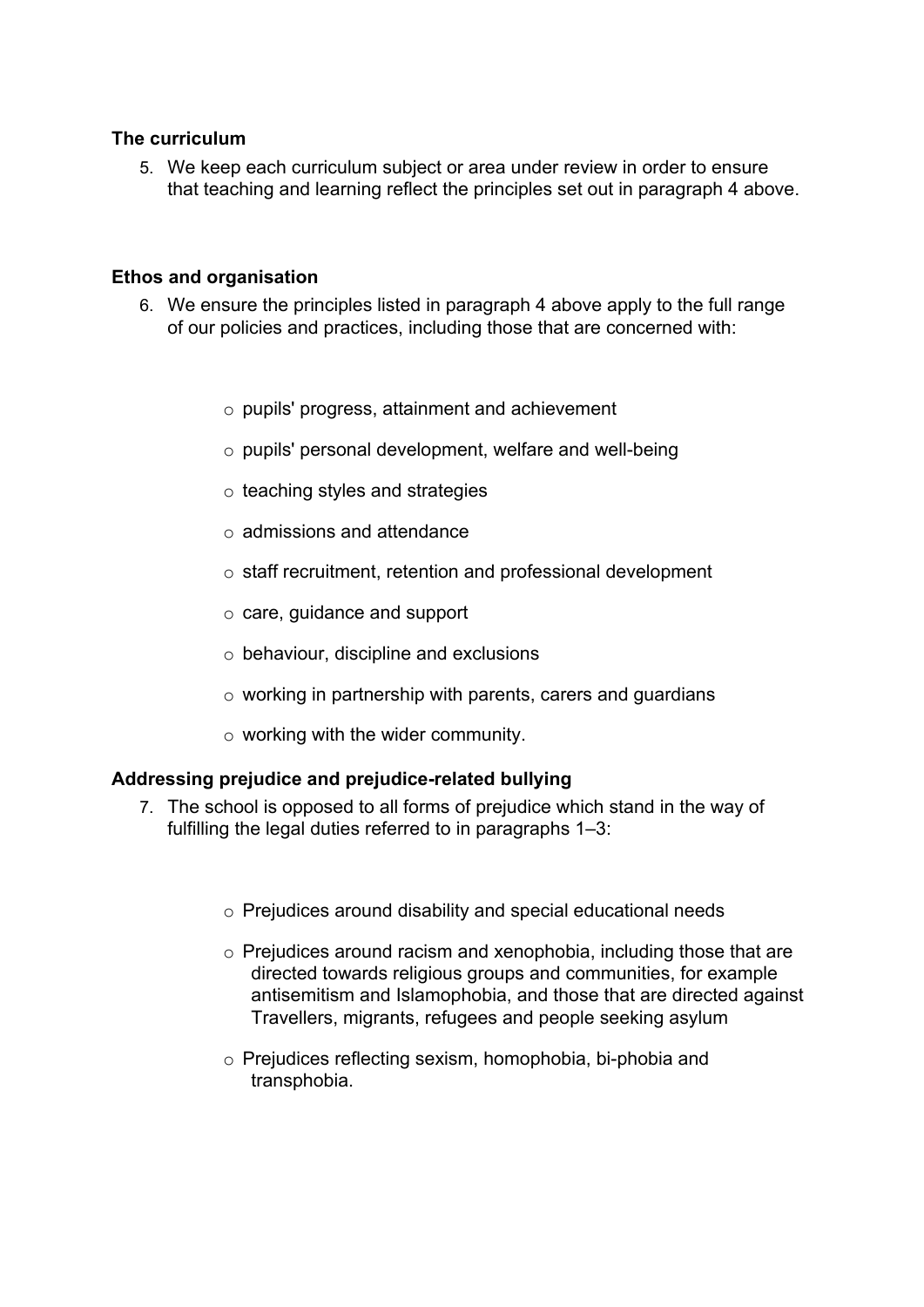- 8. There is guidance on the staff drive on how prejudice-related incidents should be identified, assessed, recorded and dealt with.
- 9. We keep a record of prejudice-related incidents and provide a report to the local authority about the numbers, types and seriousness of prejudice-related incidents at our school and how they are dealt with (PRIDE system)

## **Roles and responsibilities**

- 10. The governing body is responsible for ensuring that the school complies with legislation, and that this policy and its related procedures and action plans are implemented.
- 11. A member of the governing body (Chair of Governors) has a watching brief regarding the implementation of this policy.
- 12. The headteacher is responsible for implementing the policy; for ensuring that all staff are aware of their responsibilities and are given appropriate training and support; and for taking appropriate action in any cases of unlawful discrimination.
- 13. A senior member of staff ( Deputy Headteacher) has day-to-day responsibility for co-ordinating implementation of the policy.
- 14. All staff are expected to:
	- o Promote an inclusive and collaborative ethos in their classroom
	- o Deal with any prejudice-related incidents that may occur
	- o Plan and deliver curricula and lessons that reflect the principles in paragraph 4 above
	- $\circ$  Support pupils in their class for whom English is an additional language
	- o Keep up-to-date with equalities legislation relevant to their work.

### **Information and resources**

- 15. We ensure that the content of this policy is known to all staff and governors and, as appropriate, to all pupils and their parents and carers.
- 16. All staff and governors have access to a selection of resources which discuss and explain concepts of equality, diversity and community cohesion in appropriate detail.